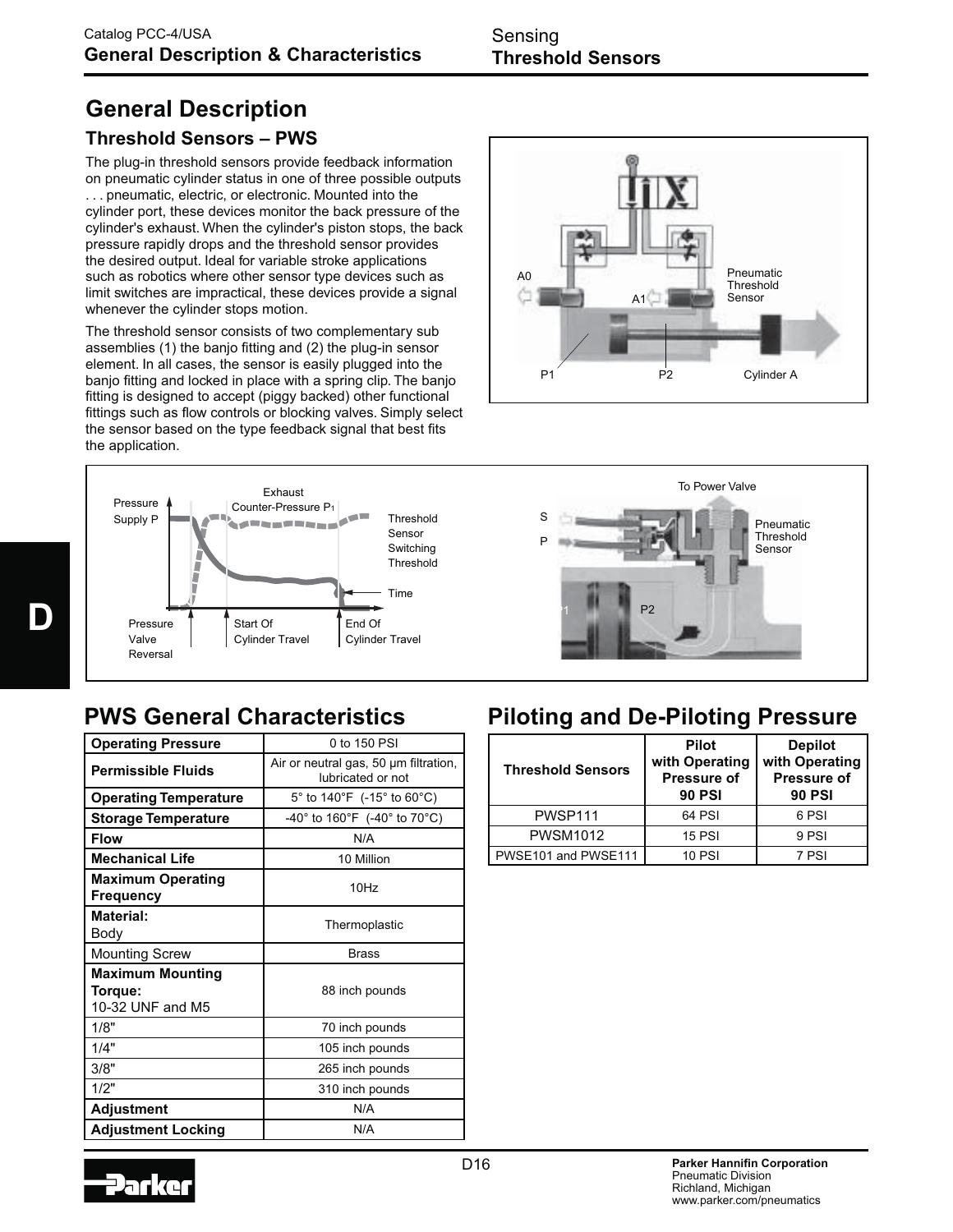

## **Model Selection**

| <b>Banjo Sockets (with Sensor Clip)</b> |                     |               |  |
|-----------------------------------------|---------------------|---------------|--|
| <b>Port Size</b>                        | <b>Model Number</b> | Wrench        |  |
| $10 - 32$                               | <b>PWSB1557</b>     | 5/16" Hex     |  |
| 1/8"                                    | <b>PWSB1887</b>     | $3/16"$ Allen |  |
| 1/4"                                    | <b>PWSB1997</b>     | 5/16" Allen   |  |
| 3/8"                                    | <b>PWSB1337</b>     | 3/8" Allen    |  |
| 1/2"                                    | <b>PWSB1227</b>     | $1/2"$ Allen  |  |

| <b>Plug-in Sensors</b> |                     |                     |  |  |
|------------------------|---------------------|---------------------|--|--|
| Output                 | <b>Model Number</b> | <b>Connection</b>   |  |  |
| <b>Pneumatic</b>       | <b>PWSP111</b>      | $5/32$ " push-in    |  |  |
| Electrical             | <b>PWSM1012</b>     | 3-wire cable (6 ft) |  |  |

# **Application**

The threshold sensor provides electrical or pneumatic feedback information on pneumatic (air) cylinder status. These devices monitor the back pressure of the cylinder's exhausting chamber. When the cylinder stops, the back pressure drops and the threshold sensor provides the desired output. Ideal for variable stroke applications. The banjo fitting and the feedback element are two separate subassemblies, giving the user flexibility between electrical and pneumatic outputs as feedback.

### Sensing **Threshold Sensors**



# **Mounting**

Banjo fittings in 10-32 to 1/2" pipe sizes are designed to be installed directly into actuator ports (up to 5" bore cylinders). The banjo fitting can accommodate other functional fittings and components such as right angle flow control valves or blocking valves. Banjo fittings screw into actuators using an Allen wrench or 5/16" hex head wrench for 10-32 size. Electrical or pneumatic feedback element snaps into place using a locking clip.

# **Operation**

Pneumatic sensors have a continuous pressure signal applied to the sensor device. Electrical sensors have a continuous electrical signal applied to the sensor device. The threshold sensor assembly mounted directly into the cylinder Port provides an output signal S, which can be pneumatic or electrical, when the falling back pressure in the exhausting chamber of the cylinder reaches the operating threshold (approximately 6-9 PSIG). (The device is a normally passing device. The output is only on when there is nearly zero pressure at the cylinder.)